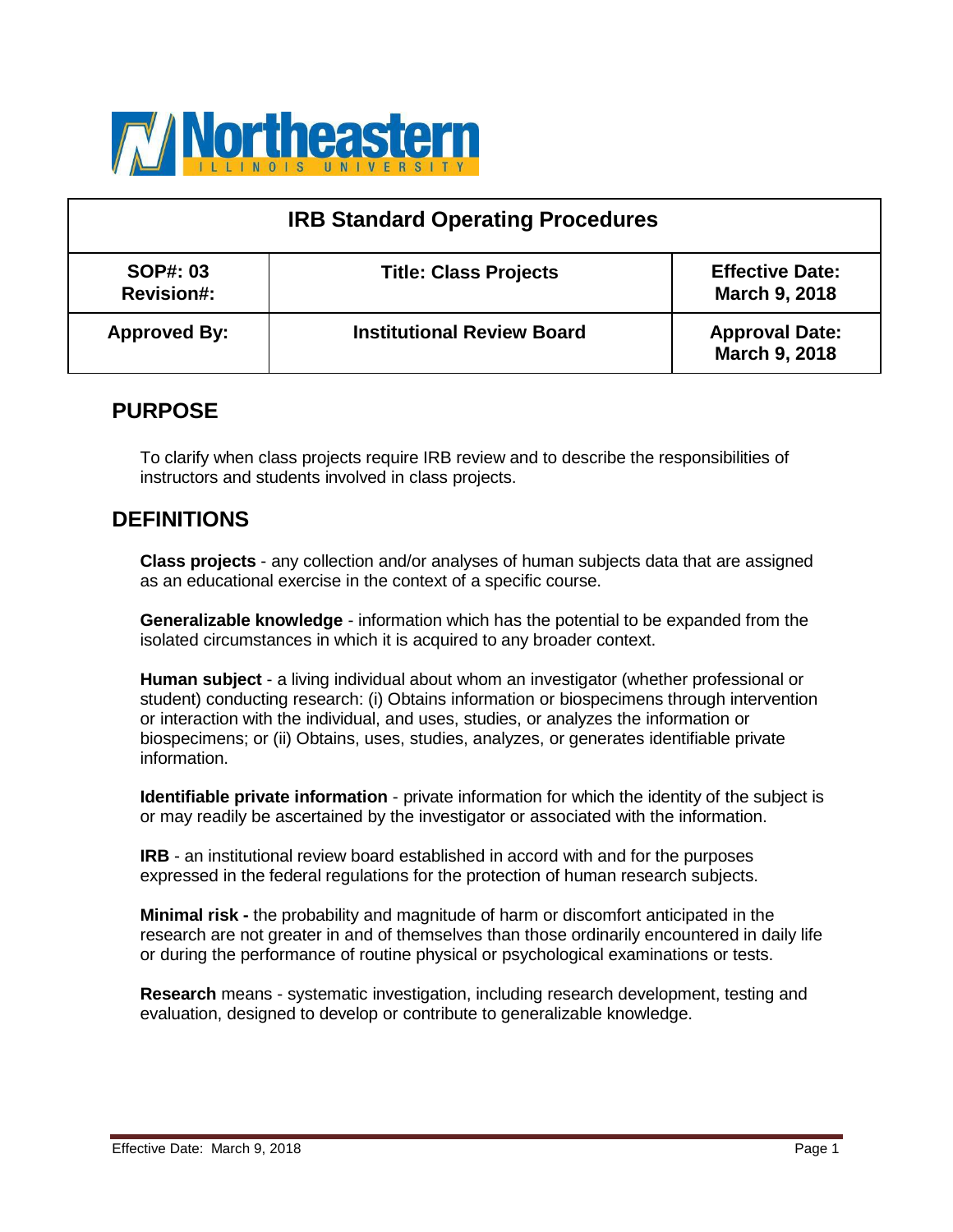## **POLICY**

Class projects are designed to teach research methods or to help students understand concepts covered by the course through collection and/or analyses of human subjects data. Class projects may involve a collection of original primary data through intervention or interaction with human subjects. Class projects may also involve analyses of secondary data obtained from human subjects.

Class projects may involve activities that resemble human subjects research; however, class projects are not considered "research" as defined in the federal regulations for the protection of human subjects (45 CFR 46) because they are conducted for training purposes only and do not yield generalizable knowledge.

In an effort to clarify the matter, the IRB has established the following guidelines for determining when institutional review and approval is necessary for class projects:

#### **IRB review is not required for class projects that meet all of the following criteria:**

- 1. The primary purpose is a learning experience in the methods and procedures of research; AND
- 2. Involve no more than minimal risk; AND
- 3. The project does not include sensitive topics or interaction with vulnerable populations. Observational study and secondary research of protected vulnerable populations can be done with the appropriate protections in place; AND
- 4. The data must be recorded and stored with no direct identifiers (i.e., names, dates of birth, social security numbers, etc.); AND
- 5. Where and whenever possible, the research takes place in a public setting with public access, such as: a classroom, department, dormitory, or other campus setting, a shopping center, park, or street; AND
- 6. The data will not be published or presented outside the university and will not be used in further research by the student, other class members and/or the instructor.

#### **IRB review is required for:**

- 1. Class projects that do not meet all of the criteria specified above;
- 2. Class projects that may be published or presented outside of the university;
- 3. Independent studies such as honors theses, master's theses, and similar independent research projects. All of these must be reviewed and approved by the IRB before students may begin their research.

# **RESPONSIBILITIES**

#### **Faculty Supervising Class Projects**

- Instructors are responsible for ensuring appropriate design and ethical conduct of class projects involving human subjects data.
- Instructors advise students that labeling the class project as "research" is inaccurate and misleading to participants if the research is not intended to be generalizable.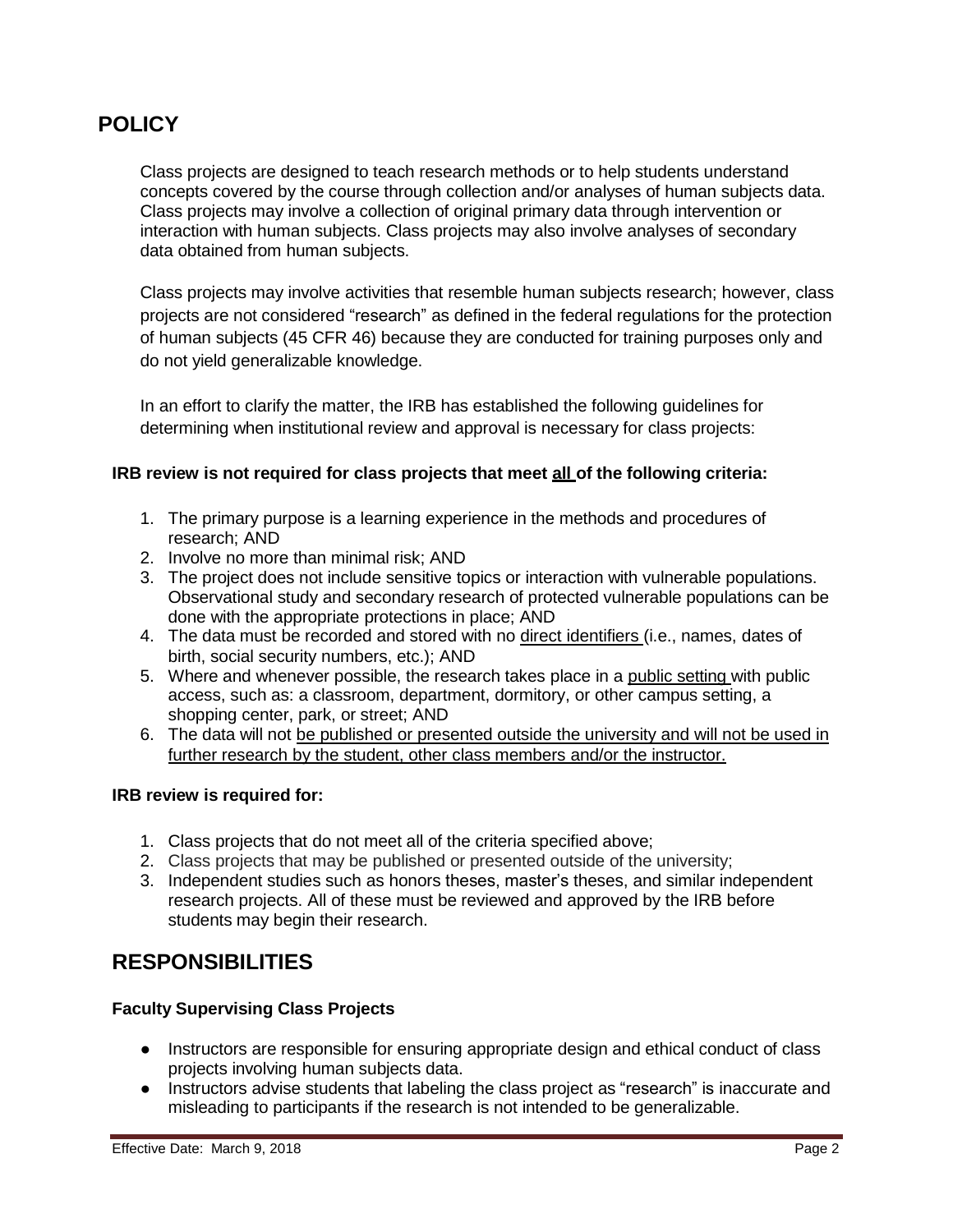- Instructors advise students to complete training in human subjects protection designated by Northeastern Illinois University's IRB.
- Instructors advise students that data from human subjects must not contain identifiable private information.
- Instructors ensure that students understand what minimal risk means.
- Instructors encourage students to use **Appendix - Decision Tree for Class Projects** for determining whether their project needs IRB review.
- Instructors encourage students to use **Appendix - Class Project Consent Form** for informing participants about the project and obtaining their permission prior to their participation in the project.
- Instructors closely monitor class projects to ensure that students are following correct procedures and conducting the project as was proposed.
- Instructors intervene and discuss the future of student projects should they change in any way from what was originally proposed.
- Instructors, to the best of their ability, monitor the student projects and assure the projects are not shared, presented and/or published outside the NEIU community, or submitted into NEIU's repository without prior approval from the IRB. Should this occur, the instructor is to contact the IRB immediately.

#### **Students**

- Students are responsible for following the guidelines for class projects as outlined in the course syllabus.
- Students participating in class projects are required to take and pass training in human subjects protection designated by Northeastern Illinois University's Office of Research and Sponsored Projects.
- Students obtain verbal or written consent from participants to ensure voluntary participation in class projects when applicable
- Students inform participants that their data will be destroyed after the class project is completed (end of the semester).
- Students must notify their instructor immediately regarding any changes to originally proposed project.
- Students do not share, present and/or publish any part of the class project outside the NEIU community without prior approval from the IRB.

### **Regulations**

[45 CFR 46.102](https://www.ecfr.gov/cgi-bin/retrieveECFR?gp&SID=83cd09e1c0f5c6937cd9d7513160fc3f&pitd=20180719&n=pt45.1.46&r=PART&ty=HTML&se45.1.46_1102)

#### **Author Reference**

NEIU IRB George Mason University SOP ["Classroom](https://rdia.gmu.edu/wp-content/uploads/SOP_1.3.5_Classroom-projects_v2.pdf) Projects"

#### **Contact Information**

Please direct questions or concerns about this policy to:

| <b>Contact</b>                                                 | <b>Phone</b> | E-Mail               |
|----------------------------------------------------------------|--------------|----------------------|
| <b>IRB</b> Office                                              | 773-442-4675 | irb@neiu.edu         |
| Dean of the College of<br><b>Graduate Studies and Research</b> | 773-442-6012 | gradstudies@neiu.edu |